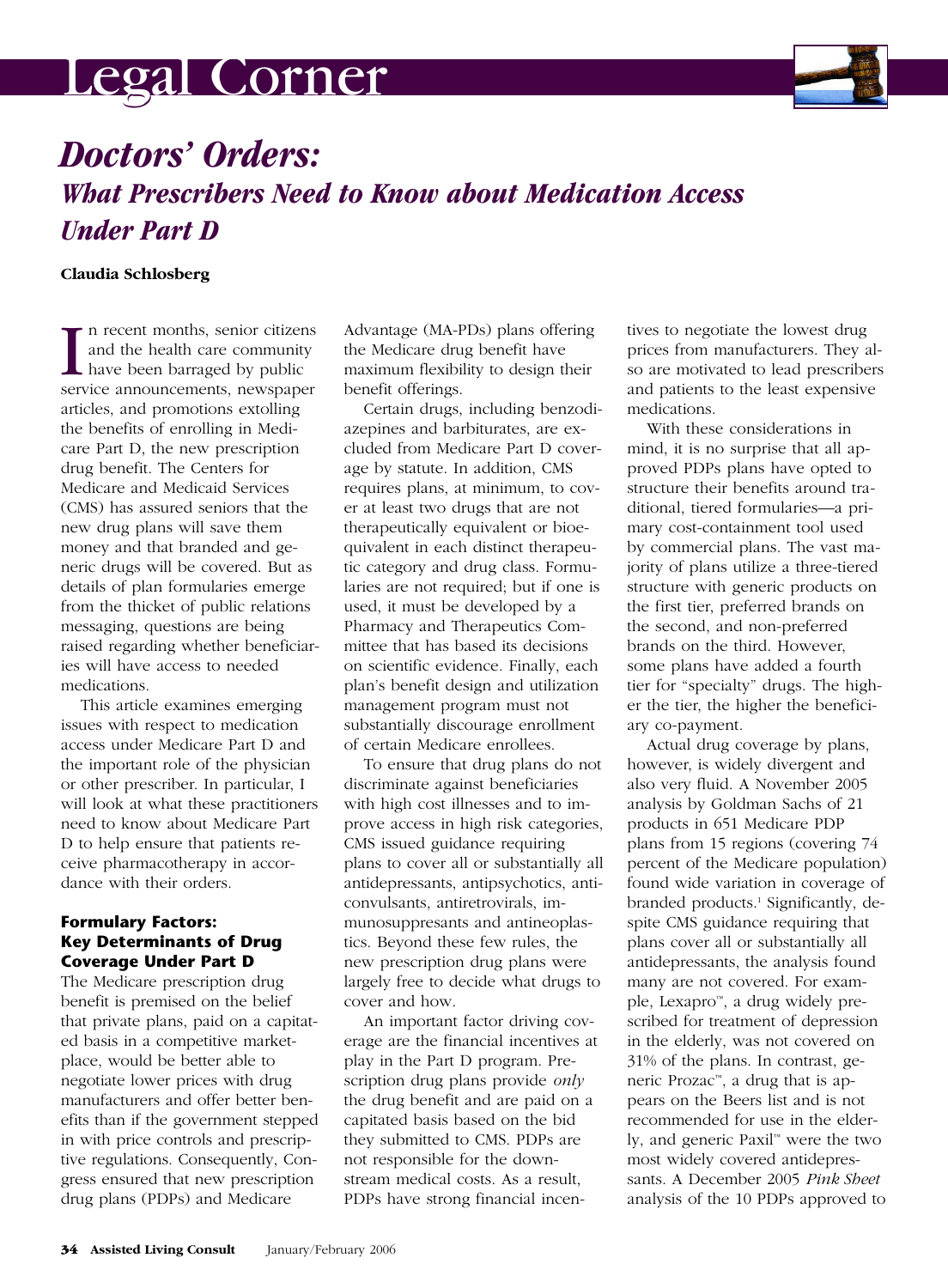provide coverage nationwide also found uneven coverage of antidepressants.2 Specifically, eight out of nine plans covered five or fewer of the nine branded antidepressants.

Moreover, many plans are using step therapy and other formulary management tools to control access to commonly used drugs. For example, according to the *Pink Sheet* analysis, Wellcare, CMS's choice as a back-up plan for dual eligible beneficiaries, employs step therapy for all branded antidepressants except for Parnate™, a relatively rarely used MAO inhibitor. Another industry analyst is predicting greater reliance on step therapy and even the addition of two levels of step therapy in the same antidepressant class as Zoloft™ loses patent protection.3

Liberal use of various formulary management tools such as prior authorization, step therapy, and quantity limits is not restricted to antidepressants. An October 2005 analysis by the American Society of Consultant Pharmacists looked at four different PDPs. According to CMS' Web site, two of the plans provided 97% coverage of drugs commonly used by Medicare beneficiaries. However, a closer look at the plans' formularies revealed that one plan required prior authorization and quantity limits on approximately 43% of its covered medications. While the ASCP review was not comprehensive, the findings underscore the importance of taking time to choose a plan that not only offers broad formulary coverage but one that does not overly restrict access through use of formulary management tools.

Unfortunately, given the complexity of the benefit and the difficulty of accessing and comparing information among plans, ALF residents and other seniors may end up in plans that do not cover or that restrict access to the medications they need. The risk is especially great for 7.5 million dual eligibles. The dual

eligible population includes beneficiaries with significant levels of disability including mental illness.

Although CMS has required all PDP plans to establish an appropriate transition process for all new enrollees and has recommended that all plans provide new enrollees with a one time, 30-day fill of any nonformulary drug, the adequacy of PDP transition plans remains to be seen. Generally, PDPs have not publicized their transitions plans, and calling plan customer service centers yields little useful information.

### **Prescriber's Choice Versus Payor Prerogative**

Under Medicare Part D, a written prescription, alone, may not be enough to ensure choice of med-

**Unfortunately, ALF residents and other seniors may end up in plans that do not cover or that restrict access to the medications they need.** 

ication reaches the patient. Rather, as noted above, plan formularies and formulary management tools can eliminate or restrict access to specific drugs.

Consider one possible scenario. Dr. X has written an order for Mrs. Jones for medication A. Mrs. Jones has been doing well on this drug without adverse affects for several months. During the transition to Medicare Part D, Mrs. Jones enrolls in a PDP that does not cover medication A or has a step therapy protocol that requires that she fail on medication B before she can receive medication A. When Mrs.

Jones seeks to refill her medication at the pharmacy, she is informed that her Medicare PDP will not cover the drug at all or will only cover it after she has tried and failed on medication B.

At this point, several things could happen:

- *Scenario 1*. Mrs. Jones could decide to pay for medication A out of her own pocket as a nonformulary drug if she can afford it. However, if she does this, the cost of the medication is not acountable as a "true out-of-pocket" (TrOOP) expense and, therefore, will not help her reach the level of out-of-pocket expenditures that eventually will enable her to qualify for catastrophic prescription drug coverage.
- *Scenario 2*. If Mrs. Jones is unable to afford to pay for medication A, she can request that the prescription drug plan grant *an exception* and effectively waive the step therapy requirement or cover the drug as if it is a formulary-listed medication. Legally, a PDP must respond to an exception's request as expeditiously as the patient's health condition requires, but no later than 72 hours after receipt of the request. In situations involving a serious risk to life or health or the patient's ability to regain maximum function, the patient or the patient's physician can request an expedited determination. If granted, the PDP must respond within 24 hours.

Scenario 1 is fine if ALF residents or other seniors or their families can afford to pay for these medications. However, this will not be a feasible options for many individuals, particularly dual eligibles and other low income seniors. At the same time, there is a critical limitation to Mrs. Jones' ability to successfully seek an exception in that she must enlist the support and